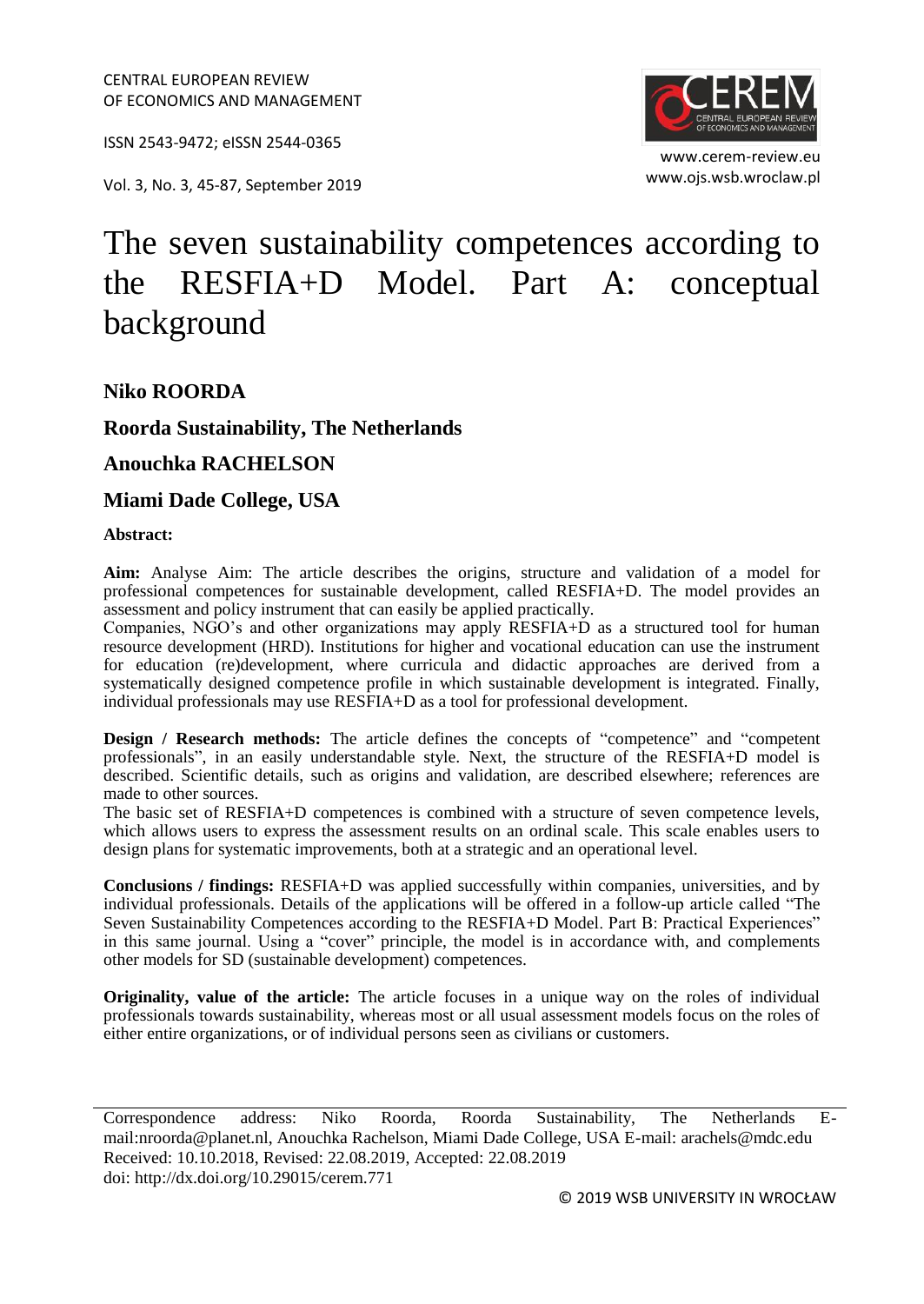*Keywords: competences, sustainable development, RESFIA+D, Human Resource Development (HRD), professionals, organizations, education.*

*JEL*: I20, I23, J24, Q01, Q15, Q56

# **1. Introduction**

Various sources – e.g. books and presentations – distinguish two kinds of roles of individuals: the civilian and the consumer. For a responsible civilian, driving 65 mph on a highway seems like a pretty fair speed, and eating healthy food appears important. However, as a consumer, the same person may wish to drive faster, and not just to buy responsible food in the supermarket but also those nice and shiny, sweet or spicy snacks. It is a constant struggle: the sensible citizen versus the easily tempted consumer.

Actually, both have opportunities to act sustainably. The citizen may vote conscientiously and participate in discussions to support civic organizations. The consumer may carefully use electricity and water or buy fair trade products, sustainable fish, and FSC-certified wood – and never more than needed.

However, there is a third role: the professional. This article addresses those professionals.

It is true that many books and websites dealing with sustainability in the professional world have been introduced. However: nearly without exception, they are about companies and organizations as a whole. Nevertheless, in the end, anything those businesses or institutions do is the work of separate individuals. Those professionals – ranking high or low in the organization, from CEOs and top managers to production employees, administrative staff, nurses or janitors – all matter. About them, the individual professionals, not much has been written yet. That is the reason for this article, which offers a well-structured set of professional competences for sustainable development. The roles of the individual professionals are extremely important because:

- Every decision made by a company, government, or organization is ultimately taken by human beings.
- All actions undertaken by a company, government, or organization are always performed by human beings.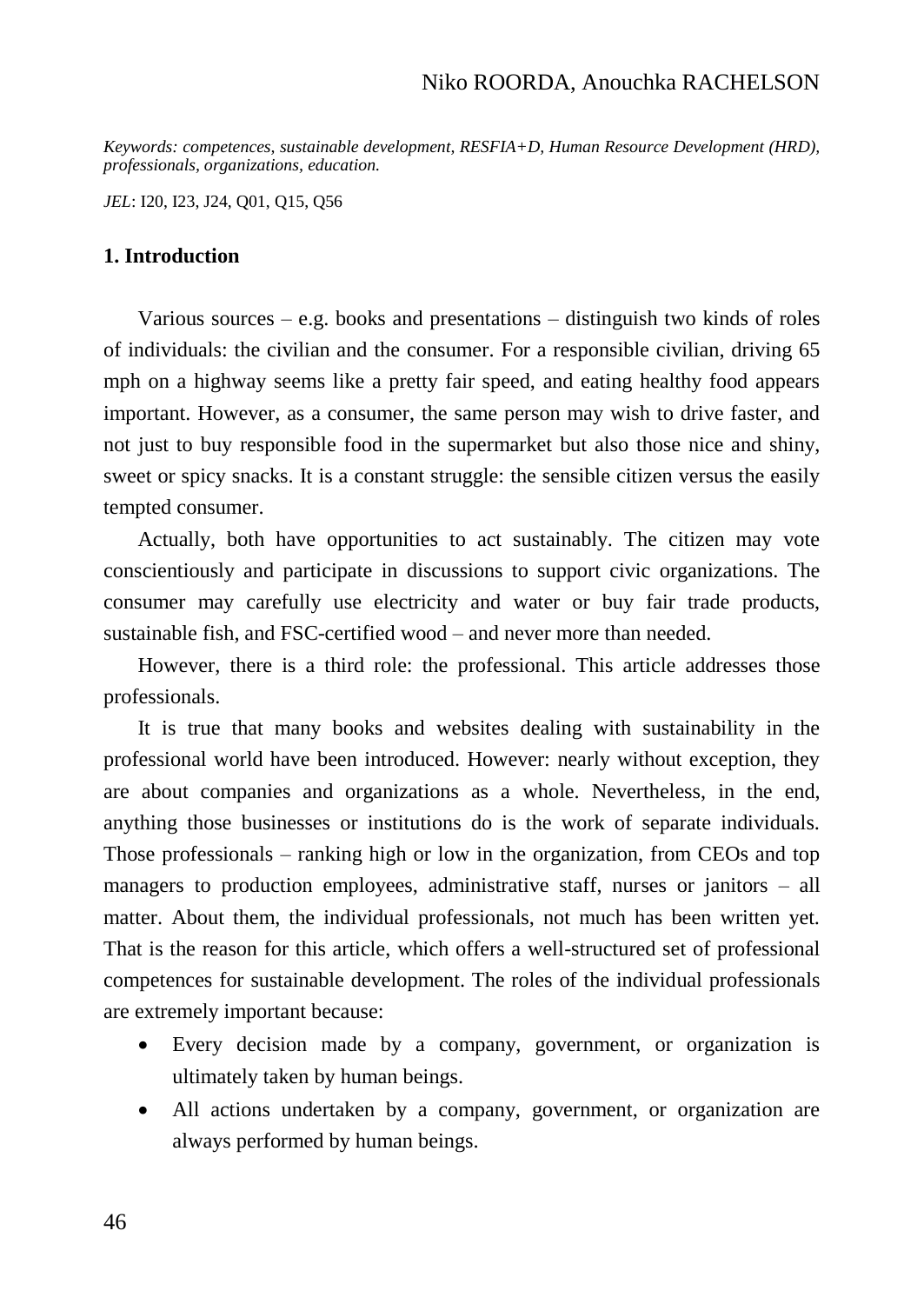# THE SEVEN SUSTAINABILITY COMPETENCES … CONCEPTUAL BACKGROUND

This article is dedicated to all of those people: individuals at work. For those individuals, a set of competences was designed. The set is called "RESFIA+D", which is an abbreviation. The first six characters, "R E-S-F-I-A", represent general competences, i.e. those that may be expected from any professional: "Responsibility", "Emotional intelligence", etc. The seventh, "D", is short for "Disciplinary". That is to say: related to separate professions or disciplines". The entire model is shown in Figure 1.

# **Figure 1. The RESFIA+D Competences Model**

# RESFIA+D: The Seven Competences of the Sustainable Professional

| <b>Competence R: Responsibility</b>                                                                                | Competence E: Emotional intelligence                       |
|--------------------------------------------------------------------------------------------------------------------|------------------------------------------------------------|
| A sustainably competent professional bears                                                                         | A sustainably competent professional empathizes with       |
| responsibility for his or her own work.                                                                            | the values and emotions of others.                         |
| R1. Create a stakeholder analysis on the basis of the                                                              | E1. Recognize and respect his or her own values and        |
| consequence scope and the consequence period                                                                       | those of other people and cultures                         |
| R2. Take personal responsibility                                                                                   | E2. Distinguish between facts, assumptions and<br>opinions |
| R3. Be held personally accountable with respect to                                                                 | E3. Cooperate on an interdisciplinary and                  |
| society (transparency)                                                                                             | transdisciplinary basis                                    |
| <b>Competence S: System orientation</b>                                                                            | Competence F: Future orientation                           |
| A sustainably competent professional thinks and acts                                                               | A sustainably competent professional works and thinks      |
| from a systemic perspective.                                                                                       | on the basis of a perspective of the future.               |
| S1. Think from systems - flexibly zoom in and out on                                                               | F1. Think on different time scales - flexibly zoom in      |
| issues, i.e. thinking analytically and holistically in turn                                                        | and out on short and long term approaches                  |
| S2. Recognize flaws in the fabric and sources of vigor<br>in systems; have the ability to use the sources of vigor | F2. Recognize and utilise non-linear processes             |
| S3. Think integrally and chain oriented                                                                            | F3. Think innovatively, creatively, out of the box         |
| Competence /: personal Involvement                                                                                 | <b>Competence A: Action skills</b>                         |
| A sustainably competent professional has a personal                                                                | A sustainably competent professional is decisive and       |
| involvement in sustainable development.                                                                            | capable of acting.                                         |
| I1. Consistently involve sustainable development in<br>the own work as a professional (sustainable attitude)       | A1. Weigh up the unweighable and make decisions            |
| 12. Passionately work towards dreams and ideals                                                                    | A2. Deal with uncertainties                                |
| 13. Employ his or her conscience as the ultimate                                                                   | A3. Act when the time is right, and not go against the     |
| yardstick                                                                                                          | current: 'action without action'                           |
| <b>D. Discluding</b><br>$\sim$<br>I                                                                                |                                                            |

ompetence D: Disciplinary Competences

A sustainably competent professional possesses a rich variety of competences for sustainable development that are specific to his or her profession.

D1, D2, D3, ...:

To be specified separately for all kinds of sectors, disciplines, professions, etc.

Source: Authors own elaboration based on Roorda (2017), Roorda and Rachelson (2018)..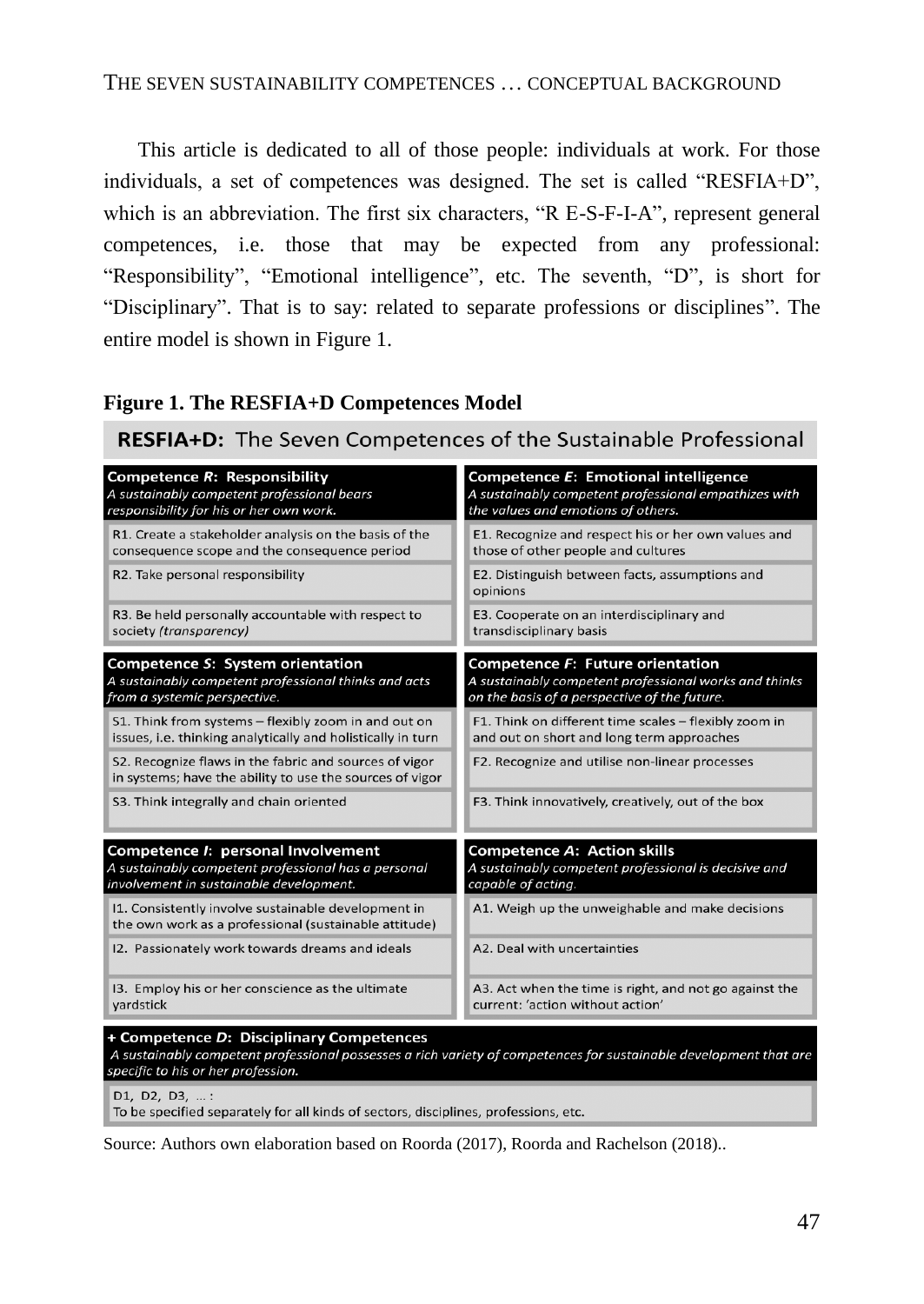# **2. Competent professionals**

A competence: What is it, really? Or, to put it another way, what is a competent professional? Quite a few books have been written about these two questions: highly complex theories - now and then based on thorough scientific studies. But it does not have to be that difficult. Actually, it is very simple:

#### *A competent professional is someone you will ask to do a job for you again.*

This is because he or she recently did it in a way you liked.

# **2.1 The competent plumber**

In order to imagine how someone like that would act, this (kind of) definition will be explained in a way that is not too complicated. It is not based on an abstract kind of profession that cannot be grasped easily, but instead based on the example of a professional with a clearly visible task in a familiar environment.

As a starting point, imagine a dramatic situation in your own house. A small catastrophe. An imaginary situation, by the way, hopefully not a real one. What has happened? Your son, three years old, has  $-$  just for fun – been hanging on the bathroom sink, which has completely broken off the wall and is now lying on the floor. Your son is all right, but the bathroom less so. The water pipe has shattered into pieces, and now you have a beautiful "fountain" right where you always dreamed of *not* having one. Water is gushing out! It has already flooded the bathroom floor and the landing and is starting to run down the stairs like a waterfall. The hall and living room are about to turn into a sea. What about you – what do you do? You can think of just one thing to do: panic!

"Call the plumber…" you sigh, and so you do. Later, the plumber arrives. So now, what do you expect he – if your plumber is a male - will do, as a competent professional?

The first thing he does is eliminate the immediate cause of the problem, making sure that it does not get any worse. That is to say: He needs to find the main water supply line and turn the shut-off valve handle. And he definitely should not ask you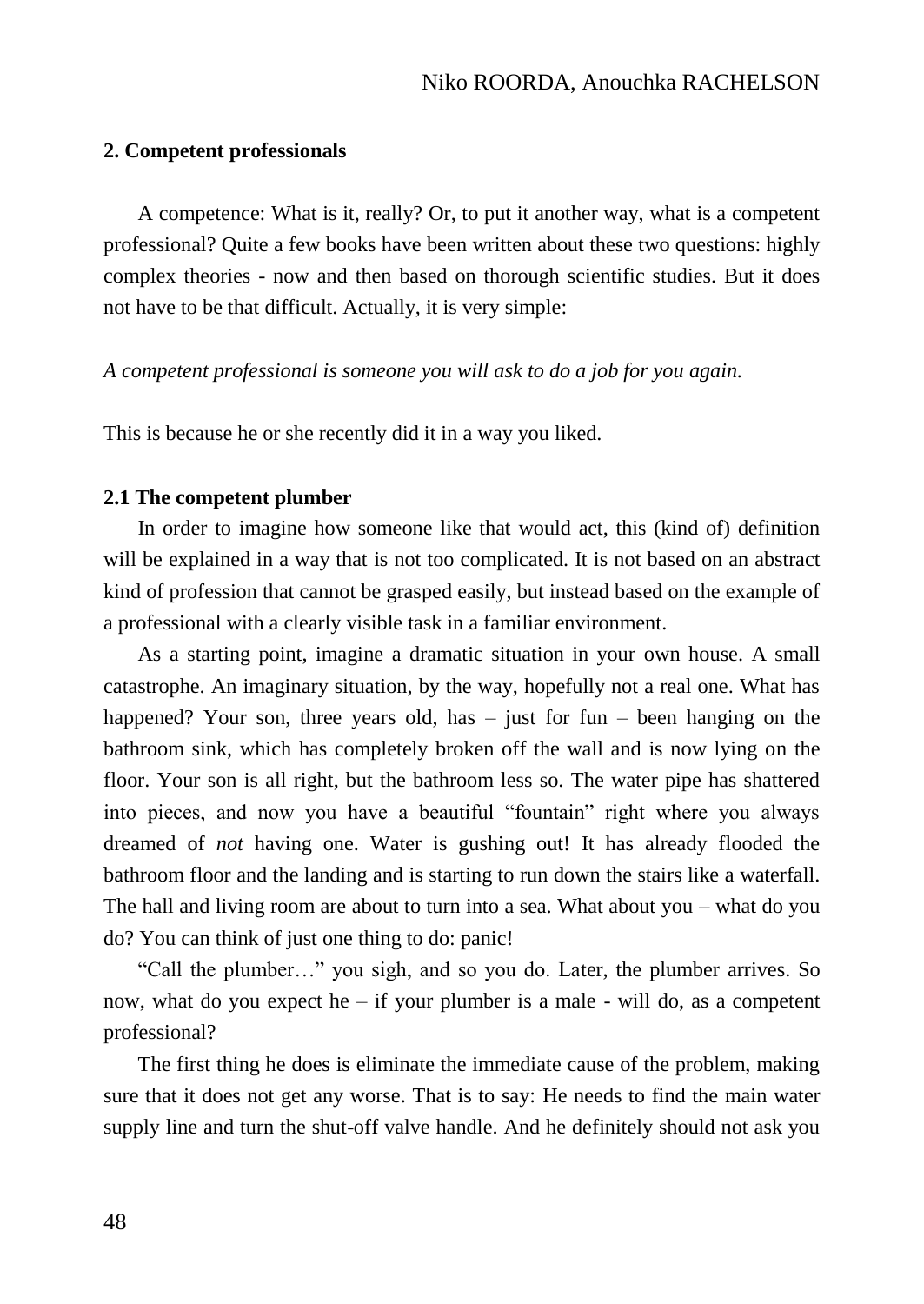where this handle is, for you are panicking right now. All of a sudden, you don't know anything anymore. So, the good man has to know, all on his own, where he has the biggest chance of finding the shut-off valve: in this case, downstairs under the doormat by the front door, right? Without hesitation, he lifts the mat, removes the wooden panel, and shuts off the main water line. Well, that is something.

The second thing he does is calm you down so that you can contribute something useful. So, he starts talking to you, telling you things like: "Look, it isn't really so bad. It's clean water after all. We will fix it. Now, if you could get me a couple of buckets and some towels, I will…" et cetera. It is reassuring when he does that. Your mind clears a little, and your sense returns.

Only after this has been done, the plumber will go upstairs, equipped with the necessary tools, where he will start doing the things you would expect primarily from a person like him. So, he will "plumb", or whatever it may accurately be called, and start repairing the water pipe and the sink.

# **2.2 What he actually did**

Someone who acts in such a calm, competent way is definitely a professional. And, he did much more than just the technical stuff you might associate first when you think of his profession. In his first act in this terrible situation, his role was primarily that of a disaster fighter. His action, his achievement, was to shut off the main water line. In doing this, he made use of his architectural insight regarding how houses in your country are usually constructed. At that moment, the tool he used was his architectural insight. In his second achievement, calming you down and giving you some directions, he acted in a very different role, that of an aid worker. The tool he used this time was his knowledge of people.

Only in his third role, he performed as a technician when he started repairing. For this he probably used tools such as pipe wrenches and a soldering torch.

## *Context, roles, achievements, and tools*

*Context, roles, achievement, and tools* – these together define competences. Here is a brief overview.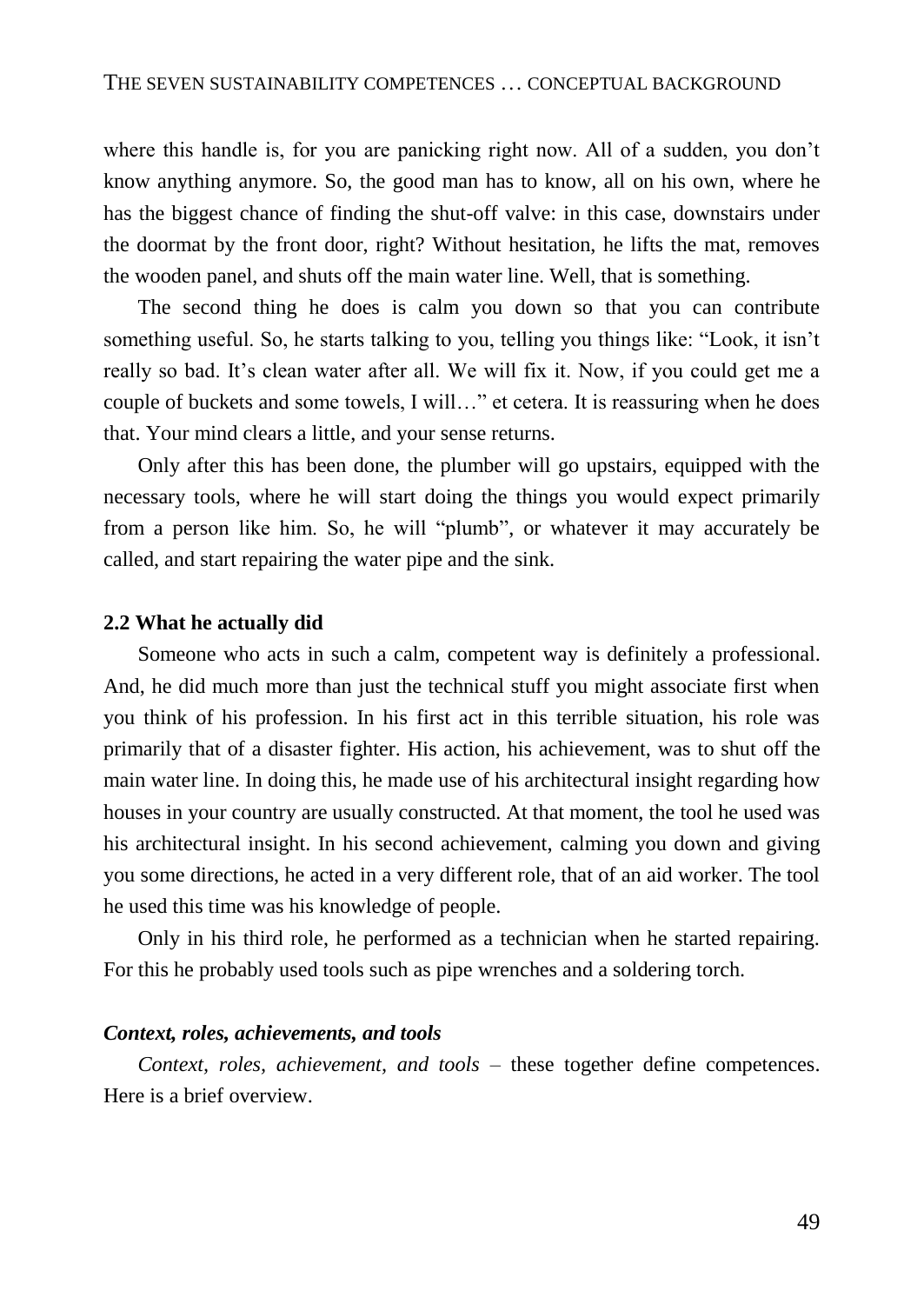# Niko ROORDA, Anouchka RACHELSON

| Context:      | Inundation in a bathroom             |
|---------------|--------------------------------------|
| $Role \#1:$   | Disaster fighter                     |
| Achievement:  | Find main water line and turn it off |
| Tool:         | Architectural insight                |
| $Role \#2$    | Aid worker                           |
| Achievement:  | Calm people down, give directions    |
| Tool:         | Knowledge of people                  |
| $Role \#3:$   | Technician                           |
| Achievement:  | Repair broken sink                   |
| <i>Tools:</i> | Pipe wrenches, soldering torch, etc. |

In the bathroom catastrophe scenario, the plumber established three different competences, and at the right moment, he shifted fluently from one role to another. This wonderful example – it is *almost* a shame it did not really happen – provides answers for the two questions this section started with.

*A competence is the ability to deliver, in a given context, in a certain role, solid achievements by making use of appropriate tools.*

*A competent professional is someone who is able, in a range of contexts, to shift flexibly between the various roles that are demanded, and who delivers solid achievements in each of them.*

A person who has proved being able to do that – that is someone you will ask to do a job for you again.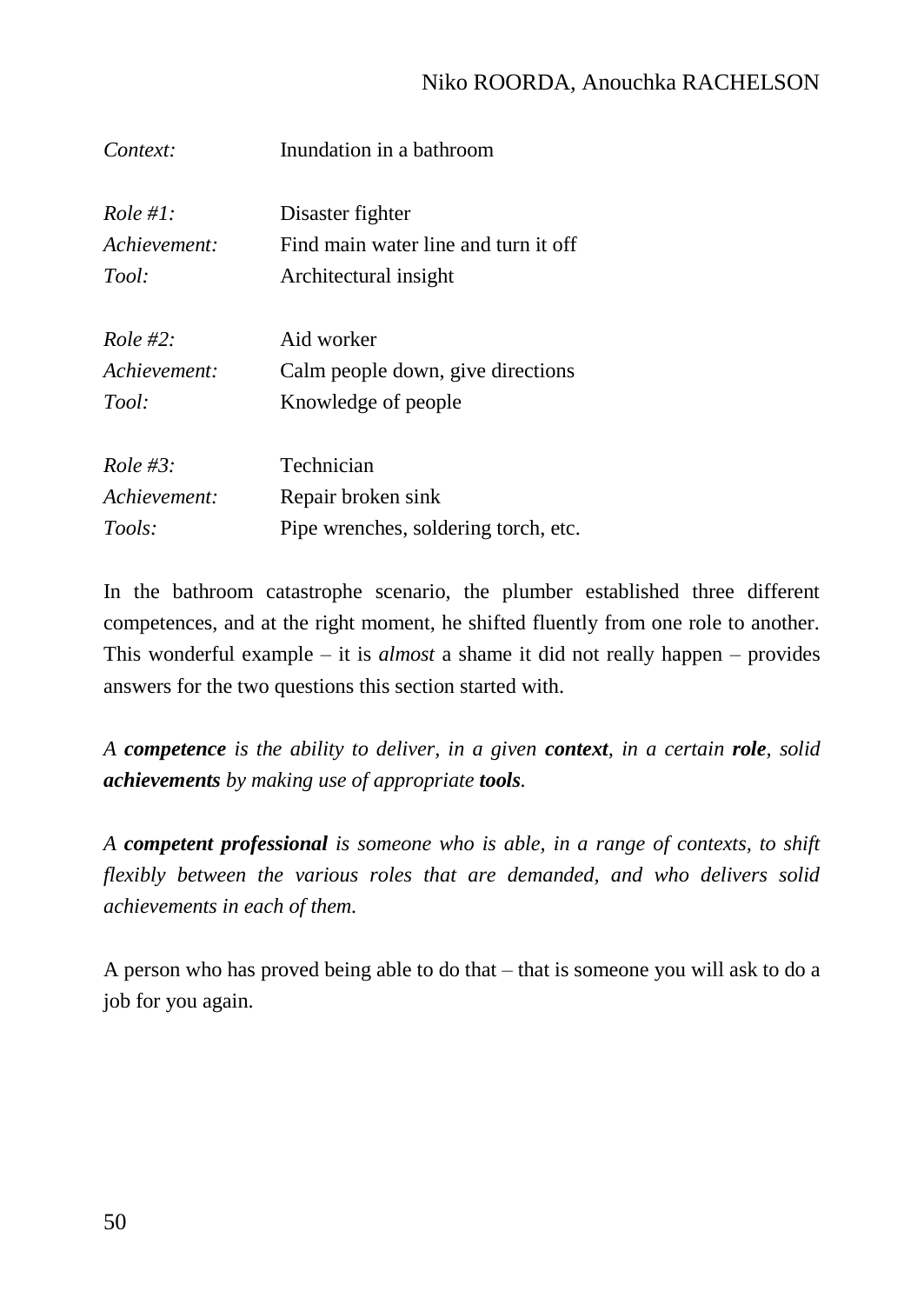# **3. Sustainably competent professionals**

When people are asked what they associate with the word "sustainability", some will immediately mention nature and the environment: climate change, for instance, or aerosols.

Others will quickly add, "But wait, sustainability, isn't that about people, too?". And when asked for an explanation, they may mention poverty and hunger in developing countries, refugees, or discrimination and issues concerning a multicultural society.

Indeed, sustainable development is about many, many issues. Sometimes, this makes it hard for people to understand the concept properly. It may seem as if *every* problem we are struggling with – in the world, in Europe, Africa, or Asia, in your country, or even in your own town or village – has to do with sustainability. Many people have the feeling that "sustainability" is some sort of container into which you can throw each and every problem in the entire world. If this is true, then what is the use of such a word? What does it explain? How can you ever know how to live or work in a sustainable way?

The concept of "sustainable development" was used for the first time in 1980, in a publication of three global organizations for nature and the environment (IUCN, UNEP, WWF 1980). In the following years, the Brundtland Commission performed a thorough study on behalf of the United Nations. In 1987, the commission published its final report called "Our Common Future" (WCED 1987). According to the report, sustainable development is:

"*a development that meets the needs of the present without compromising the ability of future generations to meet their own needs*".

In other words:

On the one hand, sustainable development is about *now*: about the desire to grant every person in the world a decent life. This concerns, for example, combating poverty and hunger. Moreover, it includes quality education and health care for everybody – wherever in the world – a healthy living environment, freedom,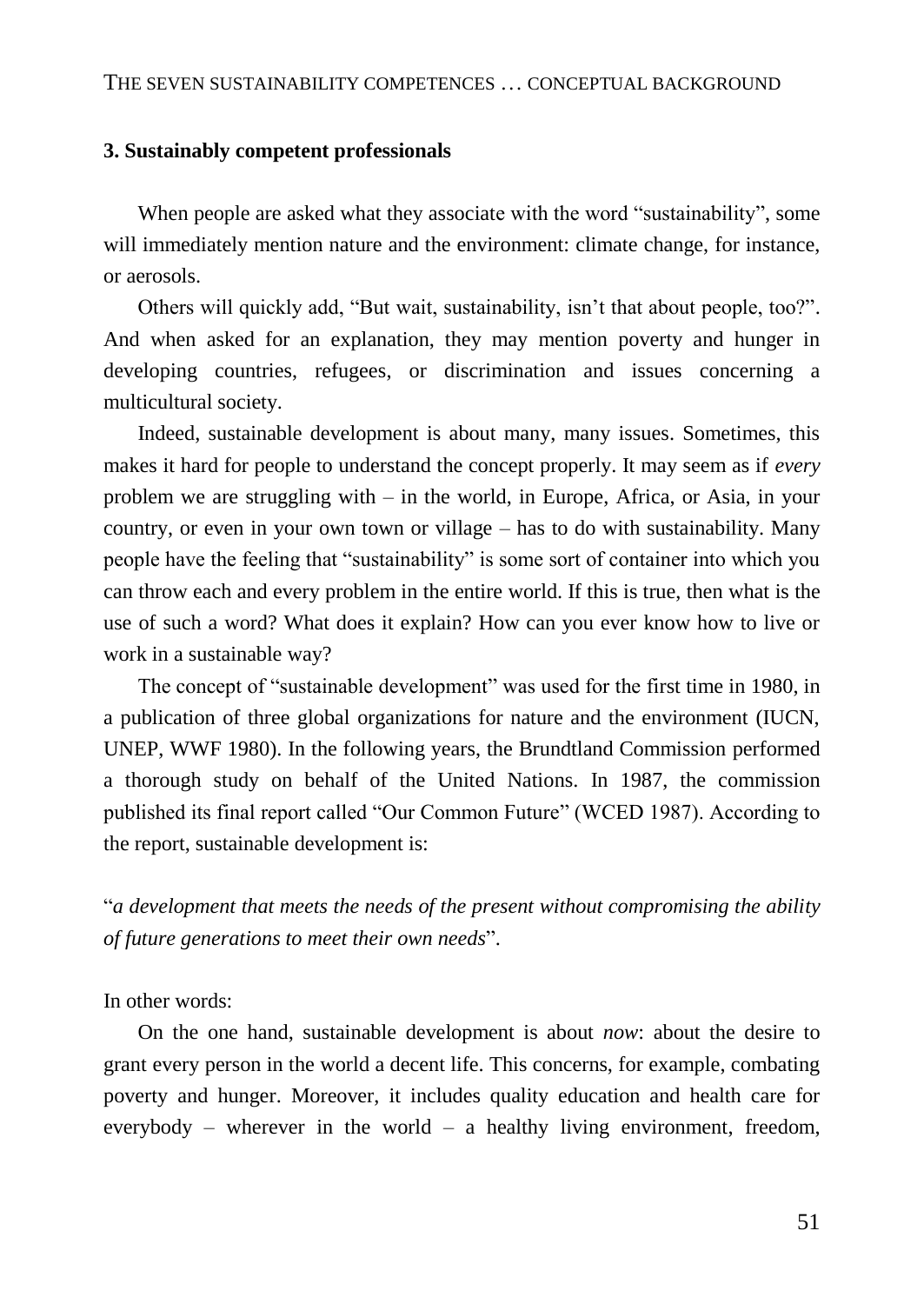democracy, safety, and human rights. In short, it gives each human the chance to be a full member of society.

On the other hand, sustainable development is also about *later*: about the concerns that we are overexploiting our planet with our present lifestyle. It is about our desire to grant our children, grandchildren, and great-grandchildren a decent future, which is only possible if we drastically change our present way of living.

# **3.1 Solutions that really work**

Some people wonder – are those two, *now* and *later*, really connected? What makes sustainable development different from a grab bag of issues, a *container concept*? Actually, all those issues in the "grab bag" are strongly linked to one another; they influence each other in many ways.

An example illustrates this. One of the big issues of our generation is world population growth. This growth takes place at dazzling speed. It took mankind hundreds of thousands of years to grow to one billion people. This point was reached around the year 1800. The second billion took us less than 130 years. In 2011, we completed the seventh billion, an accomplishment we achieved in just 12 years!

What is driving such growth? All right, sex, of course. But that is certainly not the only answer. An important key lies in the fact that population growth occurs almost entirely in poor countries. Why there? Because the people there need children – to provide for them in old age. When you live in poverty, your children are seen as the only ones who will feed you, clothe you, and house you when you are old. Moreover, if child mortality in your country is high, you may certainly hope to have a lot of kids! It is a fixed pattern: *Everywhere where prosperity increases, the birth rate decreases*. In various wealthy countries, the population is actually shrinking slightly.

If you want your great-grandchildren to have a decent future, global population growth must come to a halt; so much is absolutely certain. If not, our planet will not survive. Managing population growth depends upon solid economic growth in developing countries. So even if you don't experience the wish that poor people become prosperous out of a feeling of solidarity or compassion, you still would be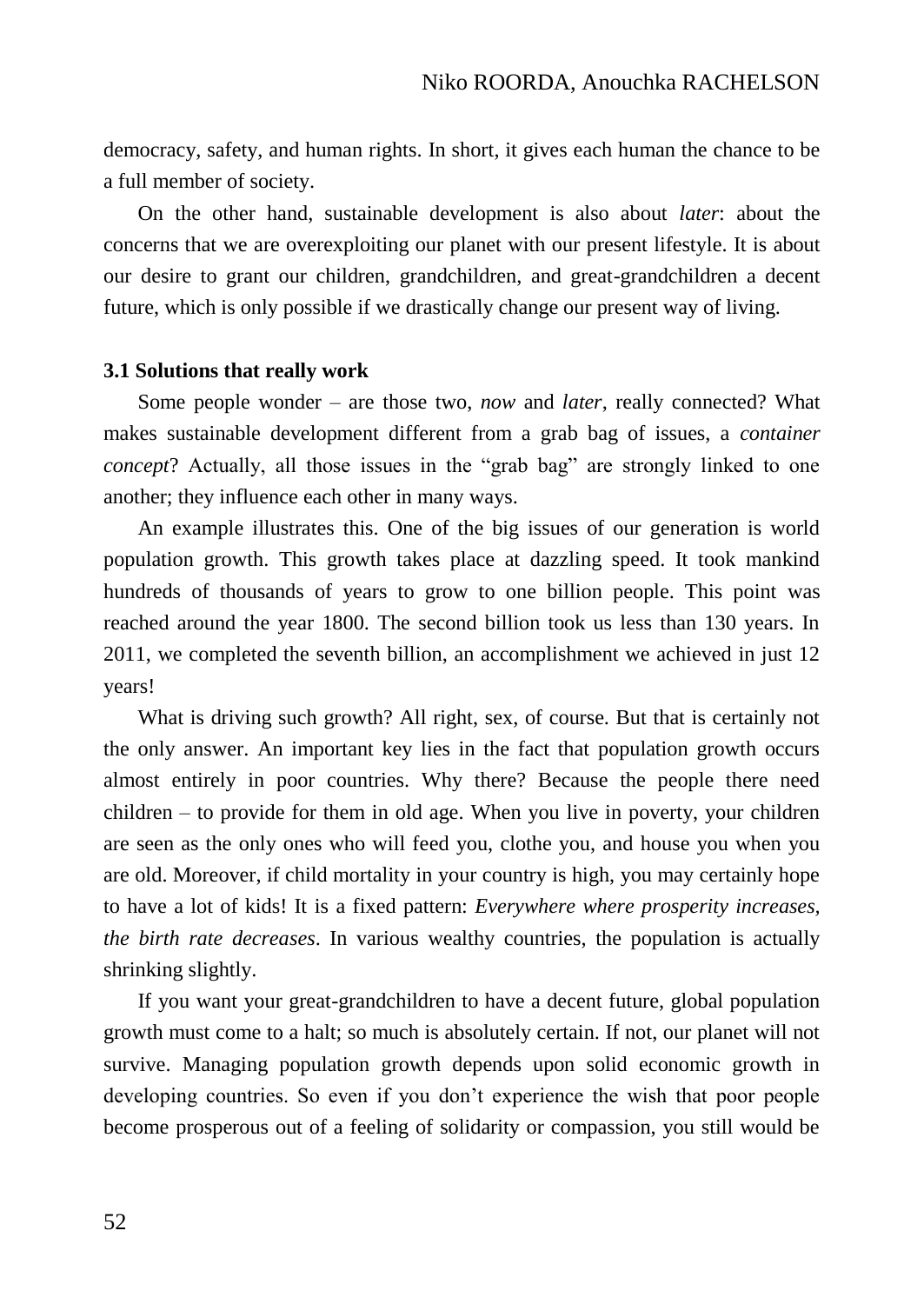wise to wish them prosperity from a rational perspective. It is quintessential for your own future and that of your children and their offspring.

On the other hand, such strong economic growth may, of course, increase the global *ecological footprint* considerably, as the present Republic of China illustrates, for example, unless we find clever ways to avoid this. Partly, this can be done with the help of new science and technology. The rest will have to be accomplished through changes in our behavior as consumers.

This example shows that poverty, economy, ecology, science, technology, and human behavior interact strongly with each other. For that reason, sustainability is not simply a container or grab bag with all problems thrown separately into it. On the contrary, sustainability is the only way to understand the ways in which all those problems and issues are linked and to find solutions that really work.

# **3.2 The Triple P**

The way in which the Brundtland Commission describes sustainable development has been generally accepted. However, in real life it is hard to apply practically. "*Meet the needs of the present generation*". Right, but how? And by the way: *which* needs? Should everybody possess a second car and get a new smartphone every six months? "*Future generations*" – wonderful, but how many generations? A thousand?

Many models have been designed to explain sustainability more concretely. One of the best known was created by Ismail Serageldin in 1996: the "Triple P", i.e. the three P's: "people", "planet", and "profit". Together they are called the "pillars of sustainability". They can be summarized as follows (Roorda 2017):

*Social sustainability* ("people") at an individual level is about respect for human rights, freedom and safety, cultural values, education and health, personal development, diversity, empowerment and participation. At a societal level, it concerns peace, democracy, solidarity, and social cohesion.

*Ecological sustainability* ("planet") relates to conservation and resilience of the natural environment. This implies that ecosystems and biodiversity are protected